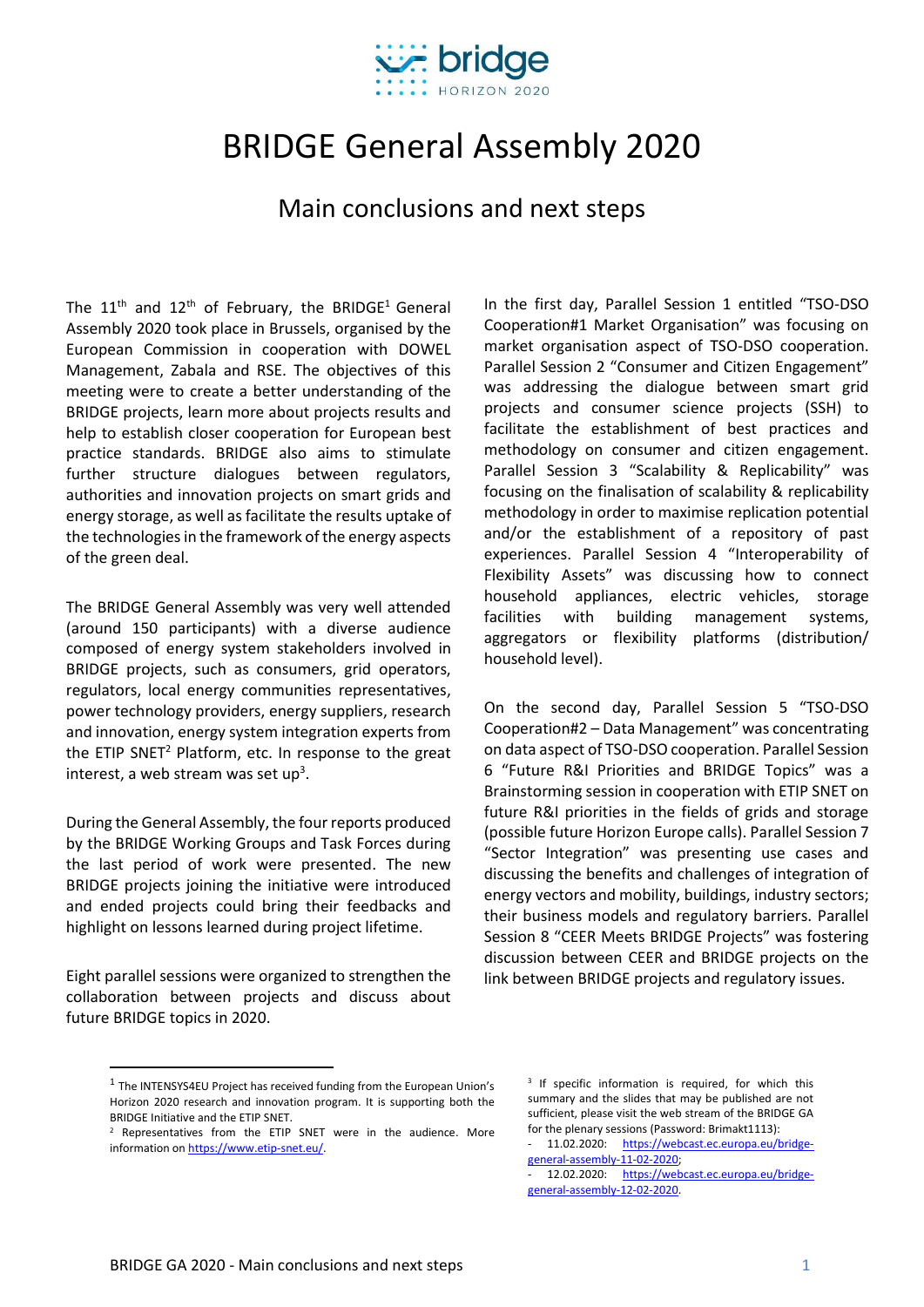

# Table of content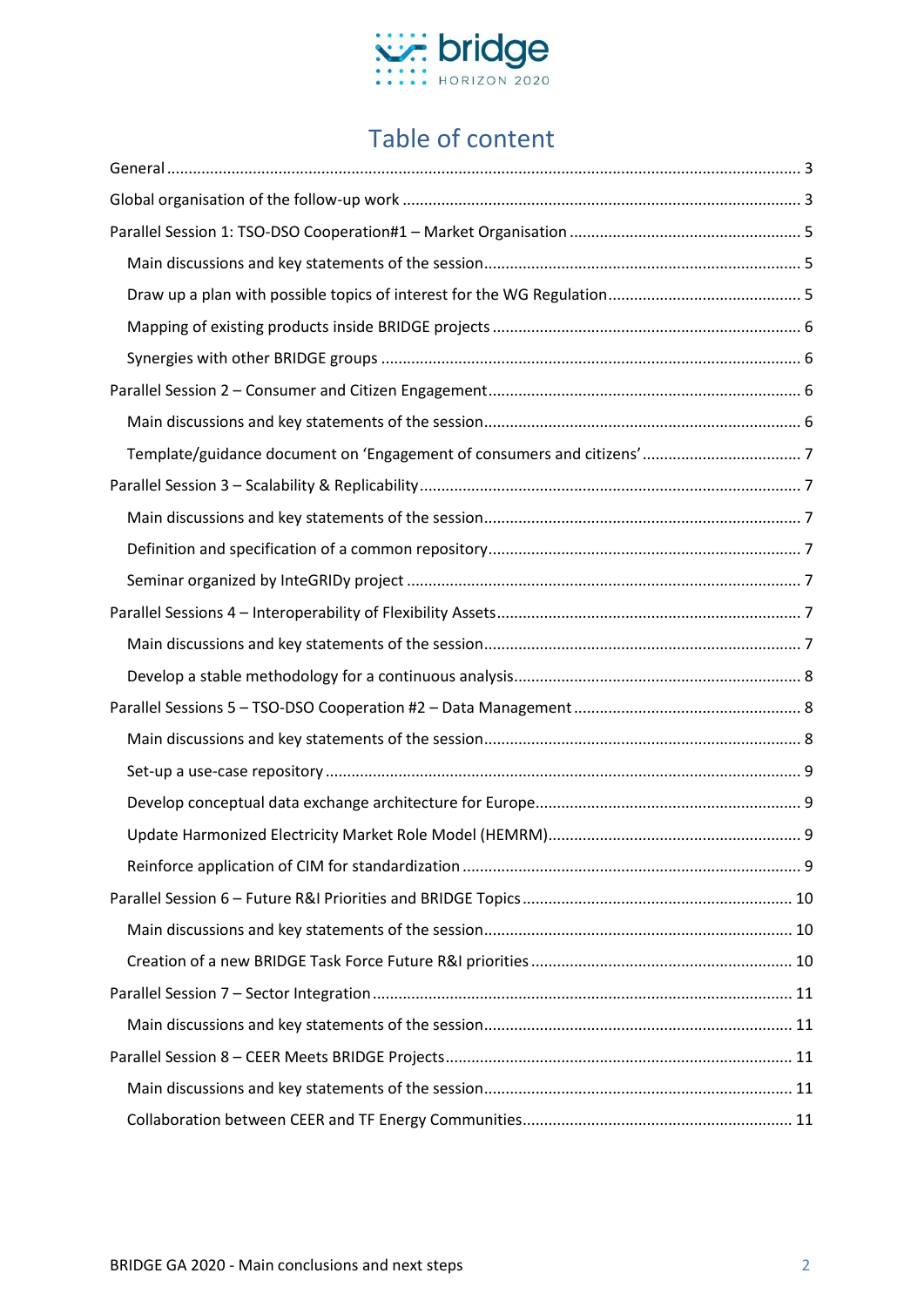

# <span id="page-2-0"></span>General

- In total, 51 projects were represented within which: 20 were new BRIDGE projects and 12 were ended BRIDGE projects. This year, representatives from CEER and ICT4Water cluster were also involved in the discussion of some parallel sessions;
- Aim of BRIDGE is to increase the impact of projects, by closer feedback loop with policy issues and by sharing experiences, best practices as the basis for quality standards;
- The General Assembly appreciated the presentations in plenary and parallel sessions, and thanked the WG chairs and TF leaders for the presentations of their works;
- Dowel will continue to follow-up all the works of WGs/TFs, in order to be the most effective and ensure a high level of coordination inside BRIDGE;
- All works and tasks to be done by WGs/TFs are based on discussions and validated by the BRIDGE General Assembly;
- If there is a need for new types of work or new tasks throughout the year that can't wait for validation at the General Assembly, Commission will organise a validation with the projects participating in BRIDGE;
- Other H2020 and nationally funded projects that are not members of BRIDGE may be invited on an ad-hoc basis to contribute and participate to BRIDGE works and meetings, if project(s) in question are considered to provide relevant contribution to the discussion;
- All participants have been asked for their feedback on the BRIDGE General Assembly through an evaluation survey, with a call for topics ideas for future work and next BRIDGE meetings;
- The Commission will set up an Advisory Board for BRIDGE, to prepare the agenda of the GA and the topics that must be discussed. All the chairs and rapporteurs can join, and other interested persons are requested to inform Dowel.

# <span id="page-2-1"></span>Global organisation of the follow-up work

- **WG Regulation is expected to deliver a new report** (title to be defined), based on a selection of topics (ongoing and new) raised during session 1 (see session 1 for further details);
- **WG Customer Engagement is expected to deliver a template/guidance document** on 'Engagement of consumers and citizens' (see session 2 for further details);
- A **Sub-Group of WG Data Management dedicated to the definition of a methodology for a continuous work on Interoperability of flexibility assets** will be created and named Sub-Group Interoperability;
- A **Sub-Group dedicated to the update of the Harmonized Electricity Market Role Model** will be created and composed of members of **WGs Regulation and Data Management**, and named Sub-Group HEMRM;
- A **Sub-Group of WG Data Management dedicated to investigate the creation of the repository of use-cases** will be created and named Sub-Group Use Case Repository;
- A **Sub-Group of WG Data Management dedicated to the development of a European wide conceptual data exchange architecture** will be created and named Sub-Group Data Exchange Architecture;
- A **Sub-Group of WG Data Management dedicated to the Common Information Model (CIM) will** be created, to **share experience and draft proposals**, and named Sub-Group CIM;
- Due to the large number of tasks (5) associated to WG Data Management, a prioritization process will be conducted. Its results will be discussed in April-May before starting the tasks;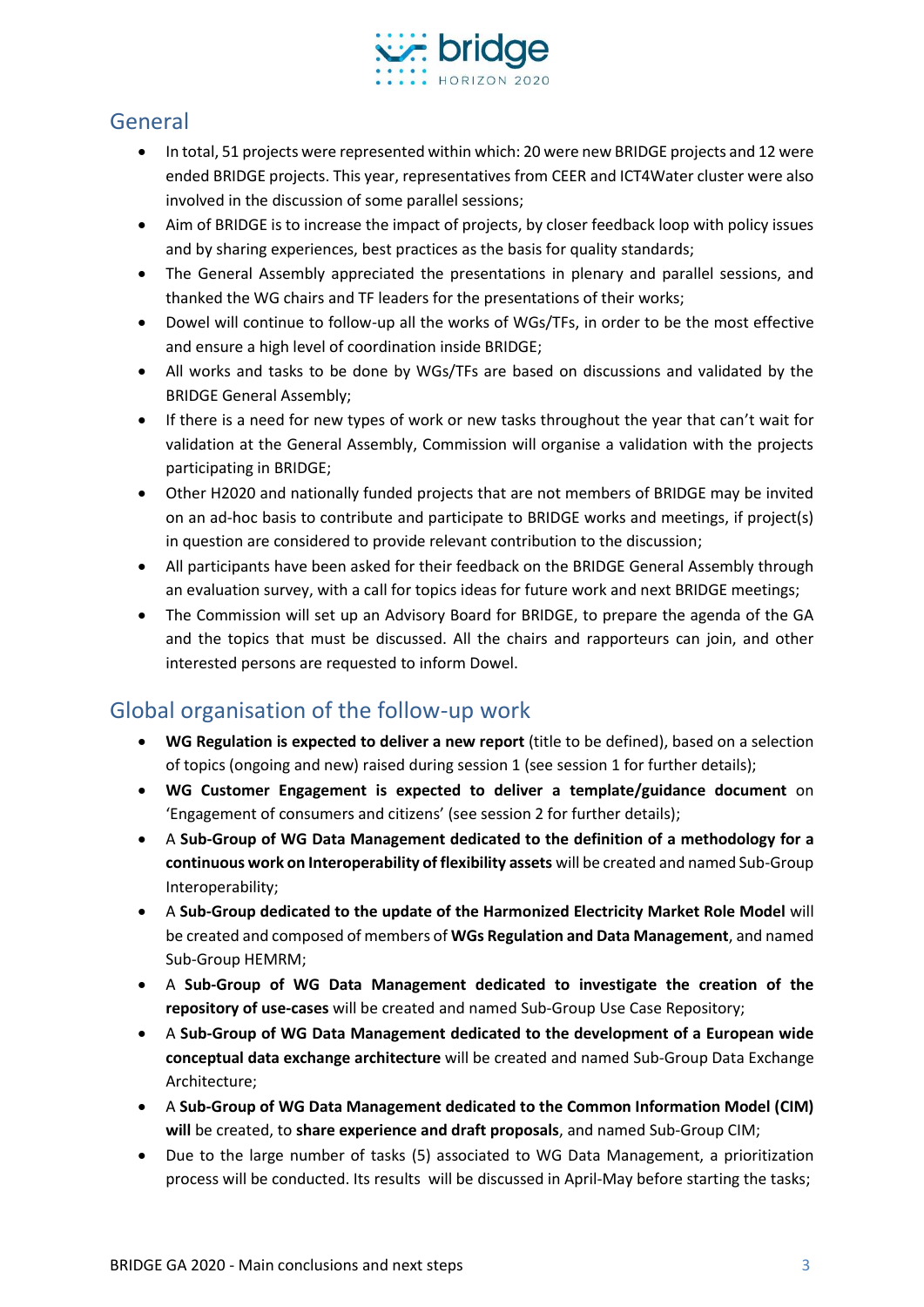

- The three Task Forces created after the last GA will continue in 2020;
- **TF Joint Communication will continue to foster the collaboration between projects** in terms of communication & dissemination. Smarter-E exhibition and EUSEW are two important conferences to materialize this collaboration;
- **TF Scalability/Replicability Analysis (SRA) is expected to deliver specifications of a common repository** with information for helping projects in implementing the SRA guidelines;
- **TF Energy Communities will enter into a dialogue with CEER before April to agree on the need or not to update the last report**;
- A **new TF on Future R&I Priorities** will be created to **study the R&I priorities<sup>4</sup> to provide input on R&I priorities for Horizon Europe** and evidence and results from projects for the Clean Energy Research and Innovation Outlook. The TF will deliver its results by end of June;
- The leader of TF Future R&I Priorities needs to be selected: **Volunteers for the new TF on R&I priorities are asked to register with Dowel by 27 March;**
- Relevant Bridge projects are requested to provide **concrete use cases treating synergies/interfaces between energy vectors and with buildings and mobility by end of April**;
- The following WG/TF have a new chair/leader:
	- o WG Customer Engagement: Stanislas D'HERBEMONT (RESCoop.eu, COMPILE project) succeeds Alvaro Nofuentes;
	- o TF SRA: Venizelos Efthymiou (GOFLEX) succeeds to Rafael Cossent as co-chair (also in order to foster interactions between BRIDGE and ETIP-SNET WG5 on SRA topic). Lola Alacreu continues as a co-chair (backed-up by Manuel Serrano);
	- o WG Regulation: Manuel Serrano (CROSSBOW), succeeds to Gregory Jarry as co-chair;
- Task Forces and Working Groups are open to all projects involved in BRIDGE, and project coordinators of all BRIDGE projects are asked to communicate and look for relevant participants inside their projects for the 2020 BRIDGE works;
- Other projects and external stakeholders can be invited to participate in Task Forces and Working Groups.
- Meetings of WGs and TFs can and should happen as much as needed to deliver on the tasks agreed in these conclusions. The European Commission can help in organising/hosting if necessary;
- BRIDGE WGs and TFs will meet in half a year to discuss progress. Commission will, in cooperation with chairs/leaders and Dowel, invite for these meetings;
- Not all WGs/TFs have necessarily the same type or amount of work in preparation of the BRIDGE GA meetings. All WGs can contribute to tasks of other WGs and/or TFs, based on the WGs own assessment of the relevance of these tasks.
- With respect to Cybersecurity, a network code is under preparation. The report of the Data Management WG is a very useful input for this work. Further input from the Data Management WG if needed, and further work on cybersecurity (proposals from the WG include: 1) sharing information on threats and attacks; 2) certification; 3) dedicated cooperation between the Cybersecurity and Energy projects<sup>5</sup> and other Bridge projects) will be defined later.

<sup>4</sup> 15 identified during session 6

<sup>&</sup>lt;sup>5</sup> Funded under call SU-DS04-2018-2020: Cybersecurity in the Electrical Power and Energy System (EPES): an armour against cyber and privacy attacks and data breaches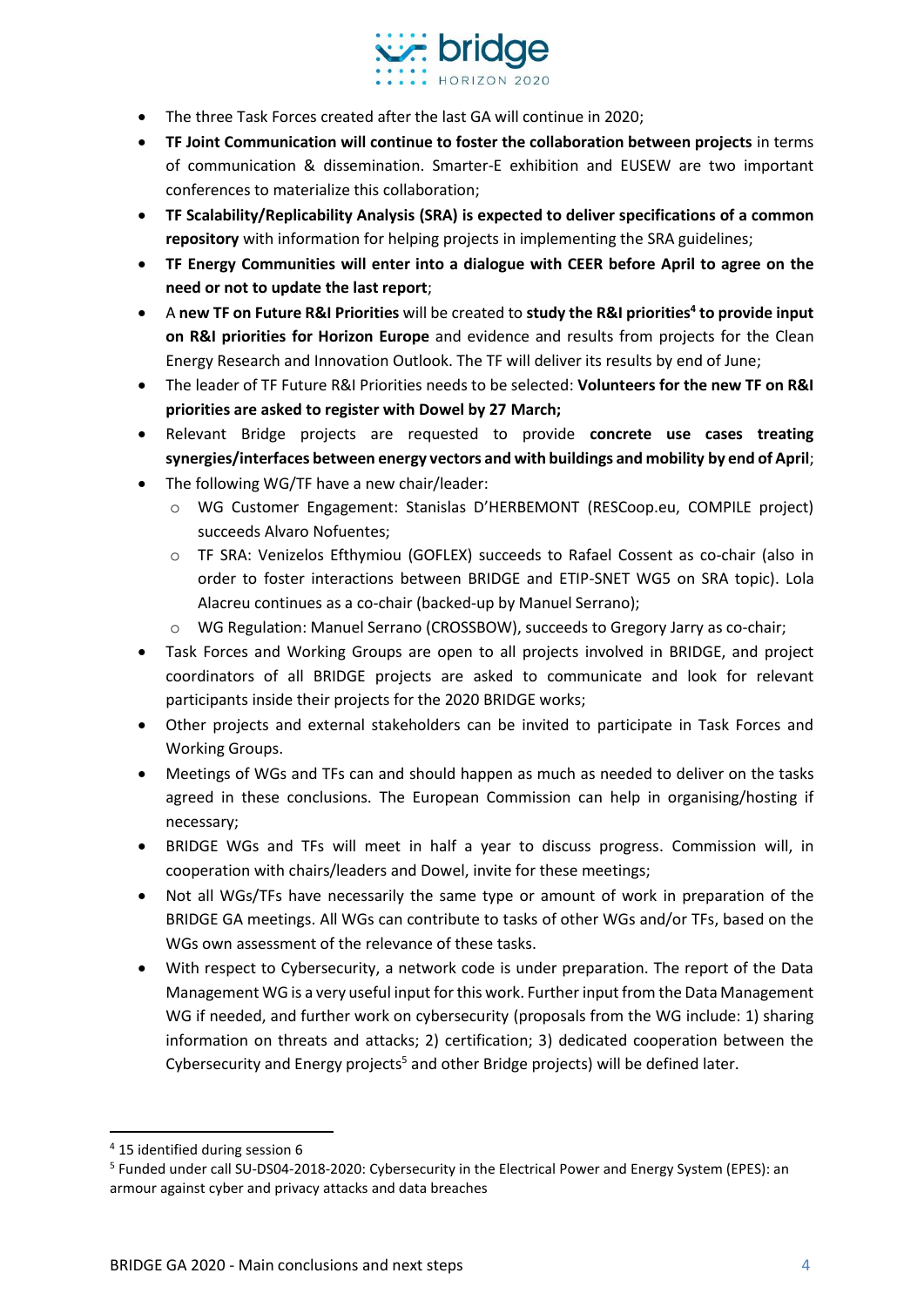

# <span id="page-4-0"></span>Parallel Session 1: TSO-DSO Cooperation#1 – Market Organisation

<span id="page-4-1"></span>Main discussions and key statements of the session

- WG Regulation presented its work on the 7 recommendations of the TSO/DSO report produced in the last period, discussions led to the following statements on the work:
	- o For **Recommendation 1** ("*DSOs should be actively incentivized to use flexibility*"): **explore more in depth how to actively incentivize DSOs to provide flexibility;**
	- o For **Recommendations 2 & 3** (*"Standardization of products is ongoing, but should take into account some degree of flexibility" & "Detailed products for congestion management should be developed"*): **it would be valuable to share the different outputs from projects at the level of specifications**;
	- o For **Recommendation 4** (*"The link between market-based mechanisms for flexibility and other mechanisms (regulatory, technical...) should be further analysed and should avoid conflicting set-ups"*): **investigate the links between different flexibility mechanism;**
	- o For **Recommendation 6** (*"Decentralized and distributed market design options should be further explored in the field of existing and new system services"*): **closer look into interoperability and consumer engagement (peer2peer);**
- **New potential topics** have been raised for the continuity of the WG Regulation:
	- o General: **synergies between demos** (set up, products services/results);
	- o Cross-border aspects: **market (congestion), data aspects** (potential link with WG Data Management);
	- o **Links between existing market and new flexibility market**, to make it more real;
	- o **How to avoid strategic gaming: assess market power;**
	- o **Coordination between DSOs;**
	- o Open question: **sector coupling, power to X, e-mobility;**
- **Potential synergies between WG Regulation and other BRIDGE groups/ETIP SNET** have been identified:
	- o **WG Data Management**: "Interoperability ", "cybersecurity", maturity of ICT system to accommodate flexibility;
	- o **TF Replicability/Scalability**: extension of the scope of the SRA methodology => methodology to compare options related to market design "coordination models", "product options", "value of flexibility";
	- o **WG Business Models**: results from demo projects;
	- o **ETIP SNET**: synergies on sector coupling, power to X and e-mobility.

#### <span id="page-4-2"></span>Draw up a plan with possible topics of interest for the WG Regulation

- WG Regulation will continue the ongoing work based on the following short-term steps:
	- o Make a **list of all the topics to be tackled** (ongoing e.g. recommendations of the TSO-DSO report and new listed in the above-section);
	- o Provide the overview of all the members of the WG and validate who could provide inputs and by when;
	- o **Prioritize the topics to address;**
- The work of the WG Regulation on that topic could be materialized by a report (to be confirmed).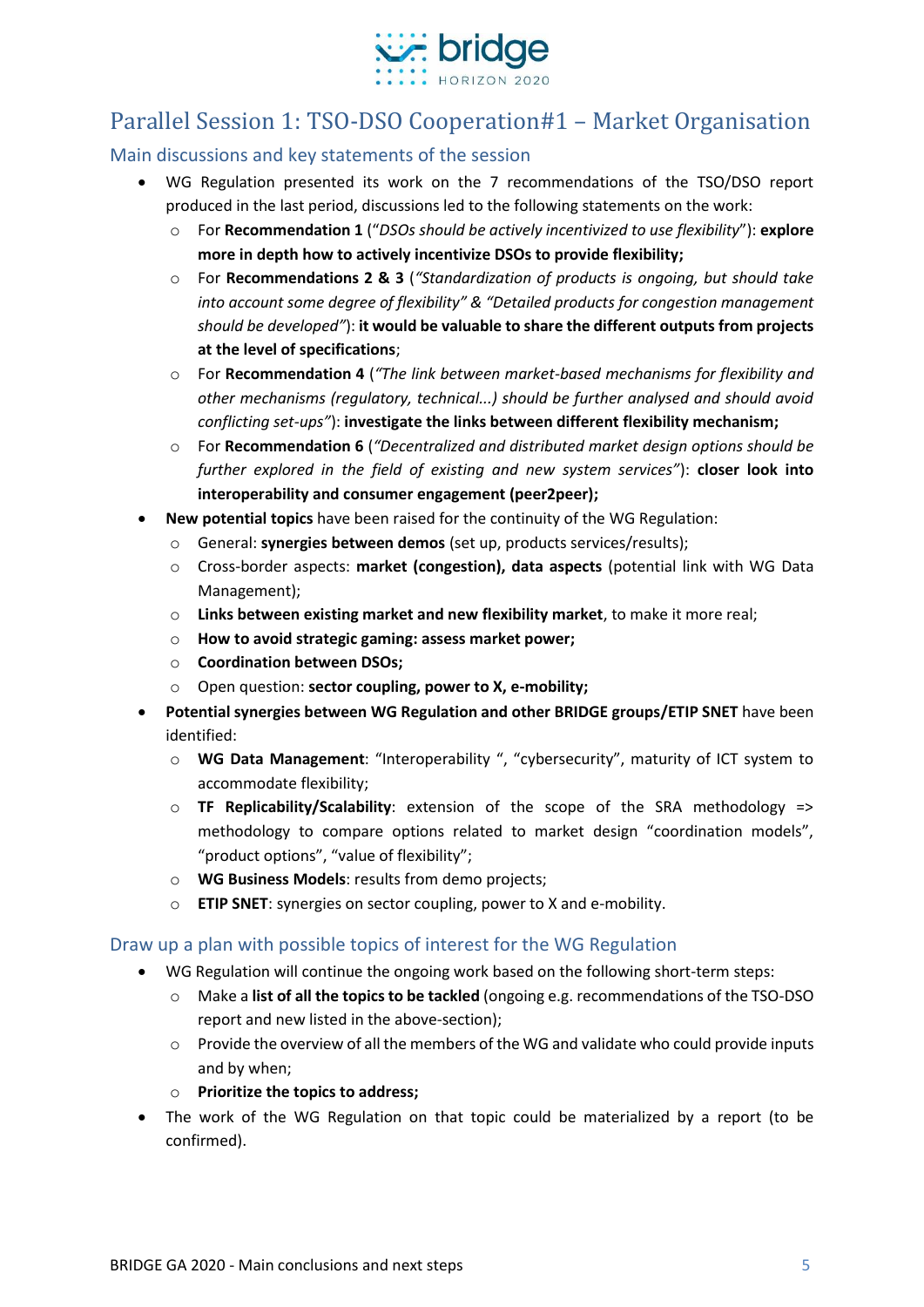

#### <span id="page-5-0"></span>Mapping of existing products inside BRIDGE projects

• WG Regulation will provide a **mapping of existing products within the BRIDGE projects** (this will also feed the new projects).

#### <span id="page-5-1"></span>Synergies with other BRIDGE groups

- WG Regulation will organize the **joint approach with WG Data Management and TF Replicability/Scalability** based on the statements established during the session;
- WG Regulation will organize a "**knowledge sharing" session** for the projects demos to share their results, taking as a basis the list of WG Business Models projects.

# <span id="page-5-2"></span>Parallel Session 2 – Consumer and Citizen Engagement

#### <span id="page-5-3"></span>Main discussions and key statements of the session

- WG Customer Engagement and other participants to the session produced key statements concerning the Consumer and Citizen Engagement topic:
	- o **Remove the energy topic from the center of the discussions** in order to promote human well-being (e.g. local commodities, local heritage, financial autonomy etc);
	- o **Change the relation with the consumer**: co-design and co-creation are not enough (temporary tool). **Long-term collaboration and coordination are needed** to stimulate consumer and citizen in the long term and keep them engaged (still applying energy efficiency);
	- o **Existing Social Science data from previous projects are available and must be used in R&I projects;**
	- o **Have more human resources dedicated to customer/citizen engagement in R&I projects** in order to: i) **Stick to the promises** and manage the customers' expectations and inquiries; ii) Keep a **trustful relationship** with customers; iii) **Hire social science experts** as interface with the consumers;
	- o **Plan properly consumer engagement dimension before implementing the project** in order to: i) **Engage groups of citizens** and not only a single citizen and regroup into energy cooperatives; ii) Keep in mind that the motivation of the consumer and citizen depends on social/cultural/geographical framework even inside a same country. A social cohesion is needed; iii) **Stress energy education;**
	- o **Automatization of the monitoring equipment and market data collection is essential;**
	- o **Have national and local authorities on-board;**
- Following these statements, WG Customer Engagement agrees that the following topics could be tackled:
	- o **Make mandatory that citizen and consumers engagement topic is addressed in all projects;**
	- o **Knowledge sharing on social science data and project experiences is an issue to be addressed;**
	- o Share knowledge with other initiatives (Interreg, JPP ERA-Net SES, Erasmus +) and build on results of other projects (Lighthouse projects, Erasmus +, S3C);
	- o **Enlarge the scope of the working group to all relevant stakeholder – move toward stakeholder engagement;**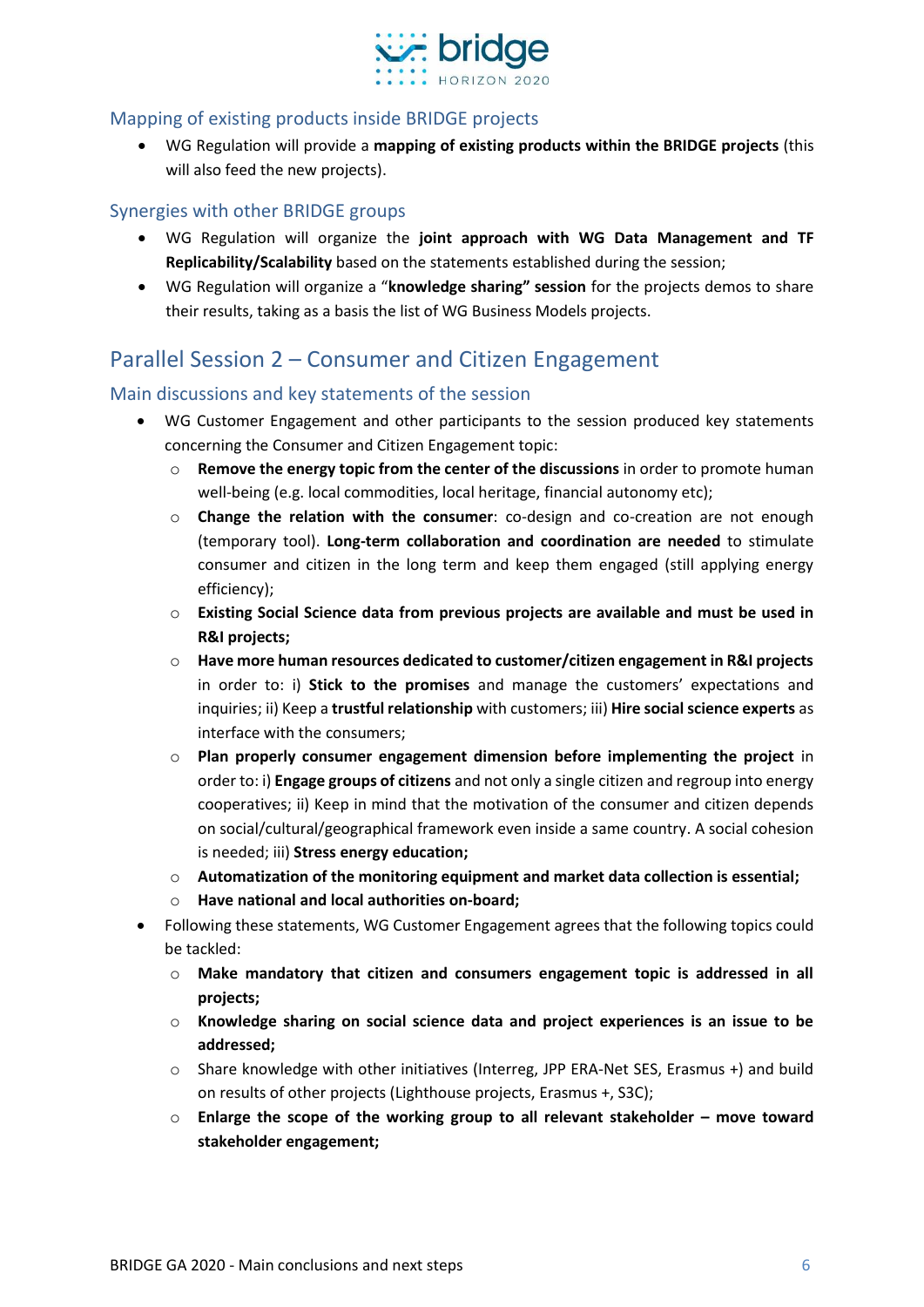

o **To engage consumers and citizens GDPR is a big requirement that needs to be more effective (e.g. agreement contract for users).** This topic could be treated by WG Data Management.

#### <span id="page-6-0"></span>Template/guidance document on 'Engagement of consumers and citizens'

• **WG Customer Engagement will work on a template/guidance document on how to engage consumers and citizens,** starting from the statements raised during the session.

# <span id="page-6-1"></span>Parallel Session 3 – Scalability & Replicability

#### <span id="page-6-2"></span>Main discussions and key statements of the session

- Guidelines developed in the last period by TF Replicability/Scalability Analysis (RSA) have been tested and validated by 2 pilot projects: GOFLEX and Wisegrid. **In its present state (version 1), guidelines have reached an adequate level of maturity to be recommended for use by starting and ongoing projects, and doesn't require to be further detailed;**
- Guidelines should remain open enough and not too prescriptive. However, **guidelines would benefit from being illustrated by more examples of SRA application in ongoing and ending/ended BRIDGE projects;**
- **Synergies have been highlighted between the TF RSA and ETIP-SNET WG 5;**
- **[D&E Booster](https://ec.europa.eu/research/participants/data/ref/h2020/other/comm/190906_d-e-booster_en.pdf)** is an existing support service of the EC to better identify and describe results of the projects and set up action plans for the use of results.

#### <span id="page-6-3"></span>Definition and specification of a common repository

- **TF RSA will work on the definition/specification of a common repository with useful information for helping projects in implementing the guidelines**. As a basis, the repository could help to collect:
	- o Use cases / scenarios from existing projects with relevant KPI details;
	- o Tools from existing projects;
	- o Best practices and lessons learned from previous SRAs;
- **The repository is a task identified for the future tender (next service contract).**

#### <span id="page-6-4"></span>Seminar organized by InteGRIDy project

• **InteGRIDy will organize a seminar to present their tool for evaluating Replicability/Scalability potential** in the business and functional layers of SGAM.

# <span id="page-6-5"></span>Parallel Sessions 4 – Interoperability of Flexibility Assets

#### <span id="page-6-6"></span>Main discussions and key statements of the session

- WG Data Management and other participants to the session produced key statements concerning the interoperability of flexibility assets:
	- o **Interoperability has to follow a per layer approach**, covering the 5 layers of the Smart Grid Architecture Model (SGAM): i) **Interoperability at the business layer could be difficult to achieve** due to differences in national regulatory frameworks; ii) **Interoperability at component and communication layers are mostly technical issues** that are hard to regulate (because market-driven) but quite straightforward to tackle, also communication layer interoperability is often supported by user associations(e.g. through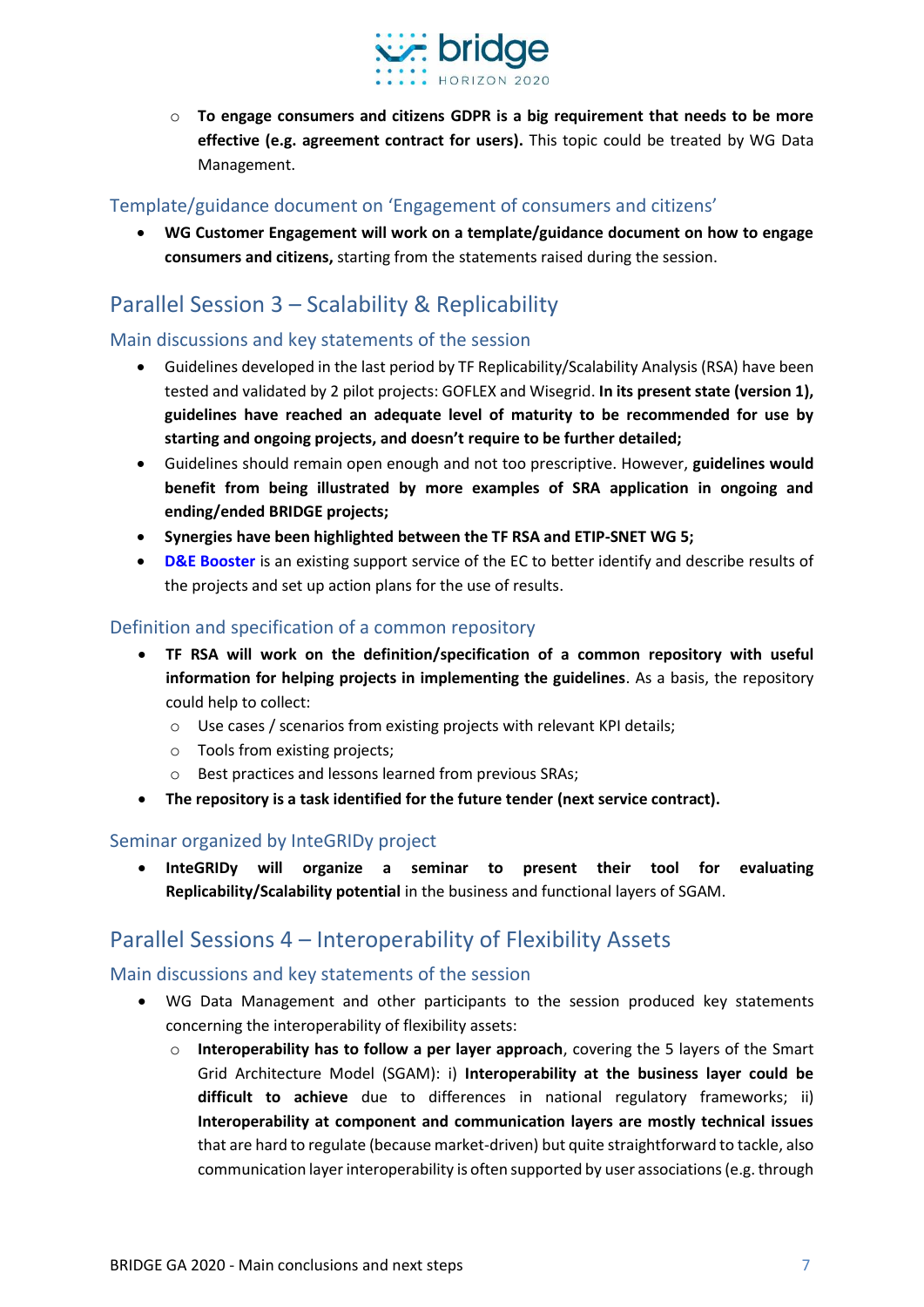

certification programs); iii) **Interoperability at function and information layers are the most crucial** as function layer makes the link with the use-cases and defines the requirements towards the lower layers, and information layer is key to enable data sharing (at the information layer, SAREF and SAREF4ENER are recognized as valid references);

- o **This work needs to start from some use-cases** (e.g. "voltage support", "congestion management", …) and a common way of defining use-cases is needed: **all projects should rely on IEC**
- o **62559 standard and SGAM;**
- o As a first step, it would be advised to **focus on 2-3 use-cases that are commonly accepted** and compliant with the existing Harmonized Electricity Market Role Model (HEMRM);
- ICT4water cluster has defined a multi-year roadmap, which seems to be a good approach to tackle such complex issue.

#### <span id="page-7-0"></span>Develop a stable methodology for a continuous analysis

- WG Data Management will develop a **continuous analysis** of the projects based on a **stable methodology**, that should be used **to maintain a set of recommendations**, **best practices and possibly tools** (e.g. CIM extension);
- **A sub-group of WG Data Management dedicated to the definition of the methodology** (incl. its inputs and outputs) will be created with concerned projects (InterConnect, E-LAND, IElectrix, EU-SysFlex…). **It will be named Sub-Group Interoperability;**
- 2 or 3 commonly accepted use-cases of BRIDGE projects will be selected for a  $1<sup>st</sup>$  run of the methodology, inside the **use case-repository** also developed by WG Data Management (further details regarding this repository in session 5);
- WG Data Management will collect projects inputs, apply the methodology, and generate first outputs (such as set of recommendations, best practices and possibly tools). Projects should **provide their use-cases and architecture when it is the most relevant for them** (instead of asking all the projects to provide this content at the same time whatever their progress and roadmap);
- Following external parties could be involved: CEN-CENELEC, IEC, ETSI, ISO, AIOTI.

### <span id="page-7-1"></span>Parallel Sessions 5 – TSO-DSO Cooperation #2 – Data Management

#### <span id="page-7-2"></span>Main discussions and key statements of the session

- Following work performed by WG Data Management in the TSO-DSO report, and discussions held during the session, the **need of a use-case repository easily accessible has been identified.** This would help to **develop and agree on high-level/specific use-cases**, it will be also an input to other topics including interoperability (link with session 4) and data exchange architecture;
- **Development of a conceptual data exchange architecture for Europe is needed.** This architecture should: i) **consider the interoperability of the variety of existing (and planned) solutions**; ii) **enable cross-border data exchange**; iii) **accommodate any type of data**, including real-time, sub-meter, TSO-DSO, etc; iv) **ensure GDPR compliance and data owner's control** over their data; v) **enable sector coupling** – gas, heating & cooling, water, buildings, health, etc; vi) be **open source**; vii) use a **SGAM based approach;**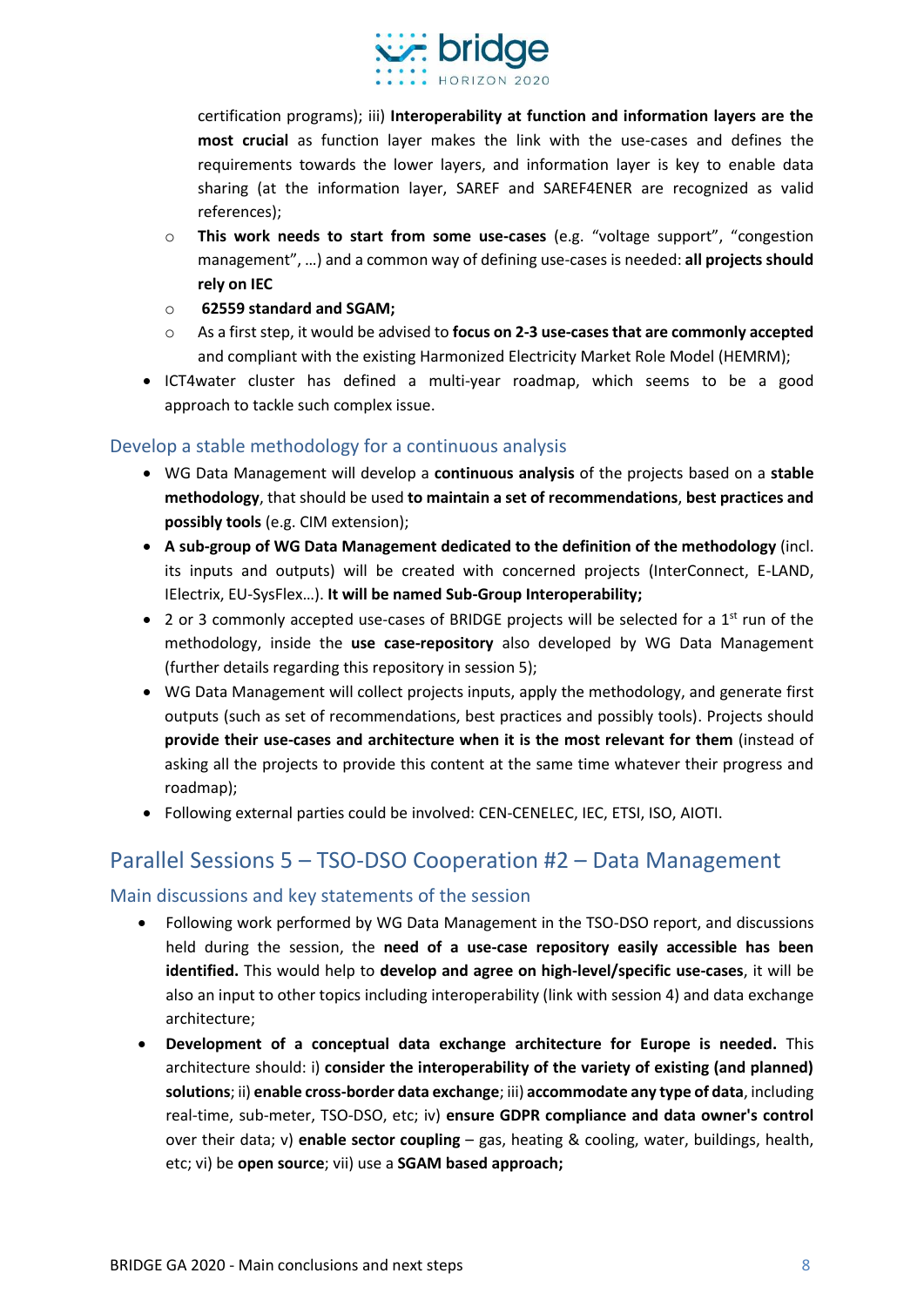

- Existing **Harmonized Electricity Market Role Model (HEMRM) needs to be updated** through**:** i) **summarizing already existing roles** and **creating a central repository**; ii) **elaborating new data roles**; iii) **harmonizing the approach to role definitions**;
- **The application of CIM for standardization needs to be reinforced** considering that: i) Projects should **identify the needs that would require CIM extensions**; ii) then merge all these needs; iii) **create an easily accessible repository** for already developed CIM extensions; iv) **suggest extensions to CIM.**

#### <span id="page-8-0"></span>Set-up a use-case repository

- A **sub-group of WG Data Management dedicated to investigate the creation of the repository will be created** with concerned projects (X-FLEX, EU-SysFlex, GIFT, …). It will be named **Sub-Group Use Case Repository**;
- **The recommendation is using the standardized IEC template (IEC 62559-2)**
- **Sub-Group Use Case Repository will coordinate with IEC and CEN-CENELEC-ETSI initiatives** and **identify other existing initiatives to avoid duplication;**
- **Sub-Group Use Case Repository will look at gaps identified by CEN-CENELEC-ETSI in terms of CEP implementation;**
- Governance of this use case repository will have to be defined.

#### <span id="page-8-1"></span>Develop conceptual data exchange architecture for Europe

- A **sub-group of WG Data Management dedicated to the development of a European wide conceptual data exchange architecture will be created** with concerned projects (EU-SysFlex, PlatOne, MuseGrids, SOFIE, InterConnect) and external stakeholders (Energy Data Access Alliance, ENTSO-E, DSO association, ETIP-SNET, European Commission, national data hubs and platforms, ICT4Water, CEN-CENELEC-ETSI). It will be named **Sub-Group Data Exchange Architecture;**
- **Replicable and scalable solutions of European ambition and potential will be identified by the Sub-Group;**
- Regarding the implementation, additional regulation and rules of governance are required.

#### <span id="page-8-2"></span>Update Harmonized Electricity Market Role Model (HEMRM)

- A **sub-group dedicated to the update of HEMRM will be created** with concerned projects (PlatOne, EU-SysFlex, GIFT, …), jointly with WGs Data Management and Regulation;
- **It will be named Sub-Group HEMRM**, and could be composed of members of WG Regulation and Data Management;
- **External parties (ebIX, ENTSO-E, DSO associations) will be involved. Sub-Group will work closely with ebIX**. The ebIX drafting team should be joined/advised;
- HEMRM should be compared with other models (USEF, EDF).

#### <span id="page-8-3"></span>Reinforce application of CIM for standardization

- **A sub-group dedicated to the Common Information Model (CIM) will be created** with concerned projects (E-DREAM, …), with the objective to share experience on CIM usage between projects and draft proposals for CIM extension. It will be named **Sub-Group CIM**;
- Two options regarding the organization of this task are pending: **draft proposals to be pushed to the CIM Users Group or set-up a dedicated "European" user group;**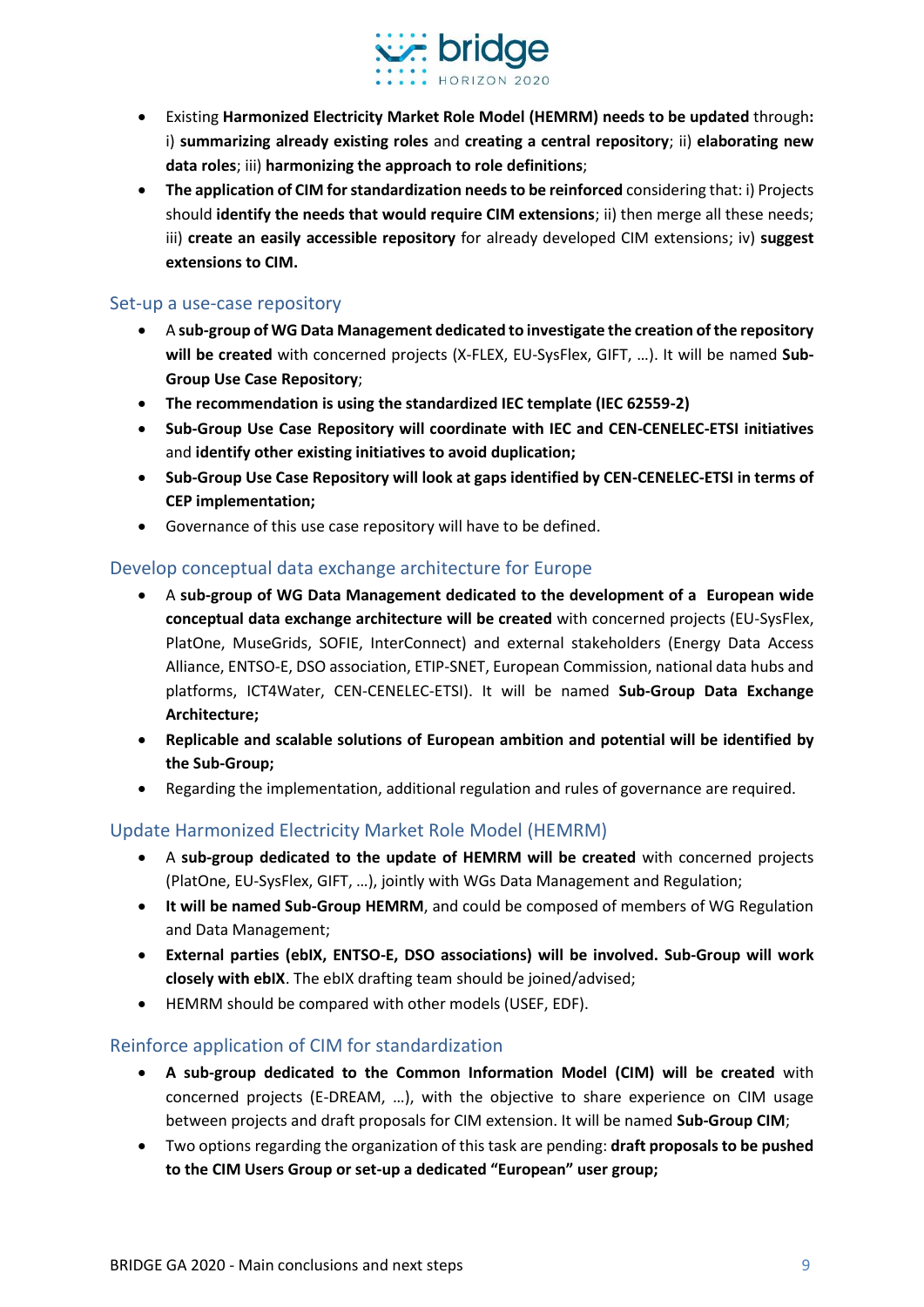

- **WG Data Management will contribute by defining profiles of standards when relevant**, **merging needs from projects cooperating in drafting CIM extensions** and a **CEN-CENELEC-ETSI workshop agreement template,** considering the **frameworks of FIWARE, European Data Space, SAREF, DLMS-COSEM, COSMAG, IEC61850;**
- This proposal for this task should be prepared for, presented and discussed in CEN-CENELEC-ETSI meeting in May.

# <span id="page-9-0"></span>Parallel Session 6 – Future R&I Priorities and BRIDGE Topics

#### <span id="page-9-1"></span>Main discussions and key statements of the session

- EC and participants to the sessions discussed about 3 main topics leading to the identification of several R&I priorities (15):
	- o For **Flexibility/Storage topic,** priorities identified were: i) **long term and large-scale storage**; ii) **harvesting the flexibility from smart charging**; iii) **development of new control architectures for optimal use of demand**; iv) **supply and consumer engagement in flexibility and efficiency;**
	- o For **Vector/Sector integration topic,** priorities identified were: i) **configuration of the grid with regards to resiliency of the energy system**; ii) **development of transnational collaborative sandboxes** (to tackle regulatory barriers and consider tariffs incentives); iii) **reconciling scenarios for different networks** (in terms of development, needs and planning); iv) **Grids/networks planning** (joint or coordinated planning);
	- o For **Digitalisation topic,** priorities identified were: i) **management of data flow and standardisation** focusing on the exploitation of data from DSO sides; ii) **use of prediction for decision making and the data modelling**; iii) **digitalisation of energy asset** (such as substation and Power Electronics) to make them more interoperable; iv) **consideration of digital resilience and cybersecurity** (encompassing a better security by design and security of new system, cooperation and trust), v) **establishment of digital marketplace** by using the blockchain at the service of market transaction and defining a trading regulatory framework; vi) **putting the user at the centre of the system** (User centric approach); vii) **sharing among projects** to foster the re-use of projects' results.

#### <span id="page-9-2"></span>Creation of a new BRIDGE Task Force Future R&I priorities

- **TF Future R&I priorities will work on the above-mentioned R&I priorities to feedback into co-creation process for Horizon Europe** and into the evidence base for the Clean Energy Research and Innovation Outlook;
- TF will be **built in cooperation with ETIP SNET representatives** to look for concrete achievements from H2020 projects and link them to the future R&I needs;
- TF could be strengthened with cooperation on topics of common of interests with regulators (to tackle regulatory barriers) and international bodies for identification of best practices outside of Europe;
- TF leader needs to be identified.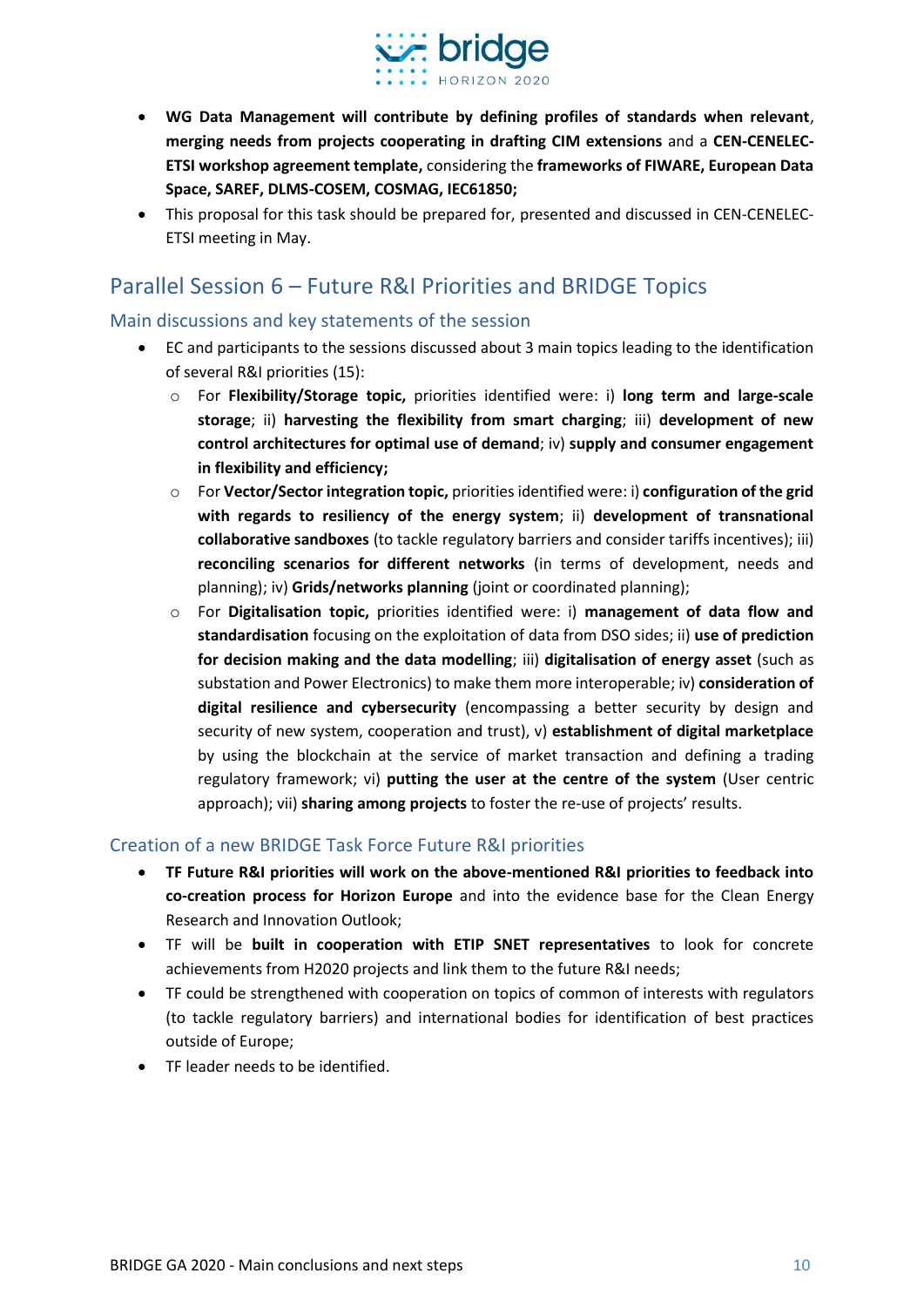

# <span id="page-10-0"></span>Parallel Session 7 – Sector Integration

#### <span id="page-10-1"></span>Main discussions and key statements of the session

- Sector integration topic is consisting to **integrate energy sectors with end-user sectors (Buildings, Mobility, Industry – incl. water);**
- **Synergies between BRIDGE and ETIP-SNET WG1-Smart grids** will be further developed on that topic;
- **BRIDGE projects could help to the definition of use cases treating synergies/interfaces between energy vectors and with buildings and mobility**, considering that BRIDGE projects are mainly centred on electricity grids, with few cases on P2G (hydrogen). This type of use cases contributes to electricity grid stability;
- **DG ENER will prepare an EU communication on status of the Clean Energy Package implementation in member states**, highlighting barriers and projections for 2050 (potential inputs from BRIDGE projects on barriers);
- ICT4WATER Cluster has link to gas (biogas), electricity (cons./prod., energy efficiency), heat (waste water), it is also treating common metering/data management issues. A wider scope to NEXUS has also been mentioned during the session: Energy, Water, Food, Ecosystems (Land). **ICT4WATER Cluster will then contribute to ETIP SNET WG1-Smart grids;**
- **BRIDGE will be invited to the next ICT4WATER event (16/06/2020).**

# <span id="page-10-2"></span>Parallel Session 8 – CEER Meets BRIDGE Projects

#### <span id="page-10-3"></span>Main discussions and key statements of the session

- **On TSO-DSO cooperation topic, work done by BRIDGE projects brings operational aspects**, while next steps of WG Regulation (see parallel session 1) will be interesting for flexibility topic;
- It has been identified a need **to monitor the constant evolution of legislation on Energy Communities;**
- **Flexibilities are key for Energy Communities to manage their portfolios and provide benefit to DSOs etc.;**
- **TF Energy Communities has to keep the Energy Communities topic simple and open, in order to facilitate the understanding of the concept** (not only collective self-consumption);
- Section 2 as well as annexes 1, 2 and 3 of the 2019 report of the TF is available on co-creation platform (expera); TF will open the discussion and invite more experts to contribute to living documents
- CEER is interested by the developments of BRIDGE projects and TF Energy Communities, interactions between these groups will continue in 2020:
	- o **CEER currently writes a report on TSO-DSO cooperation. They will contact specific BRIDGE projects for feedback if needed;**
	- o Once CEER report will be out, inte**ractions between CEER and BRIDGE will be organized to check needs and scopes.**

#### <span id="page-10-4"></span>Collaboration between CEER and TF Energy Communities

• **Inputs from CEER on Energy Communities topic will be communicated to the TF Energy Communities, in order to introduce discussions with the BRIDGE TF Energy Communities on what they need to focus on;**